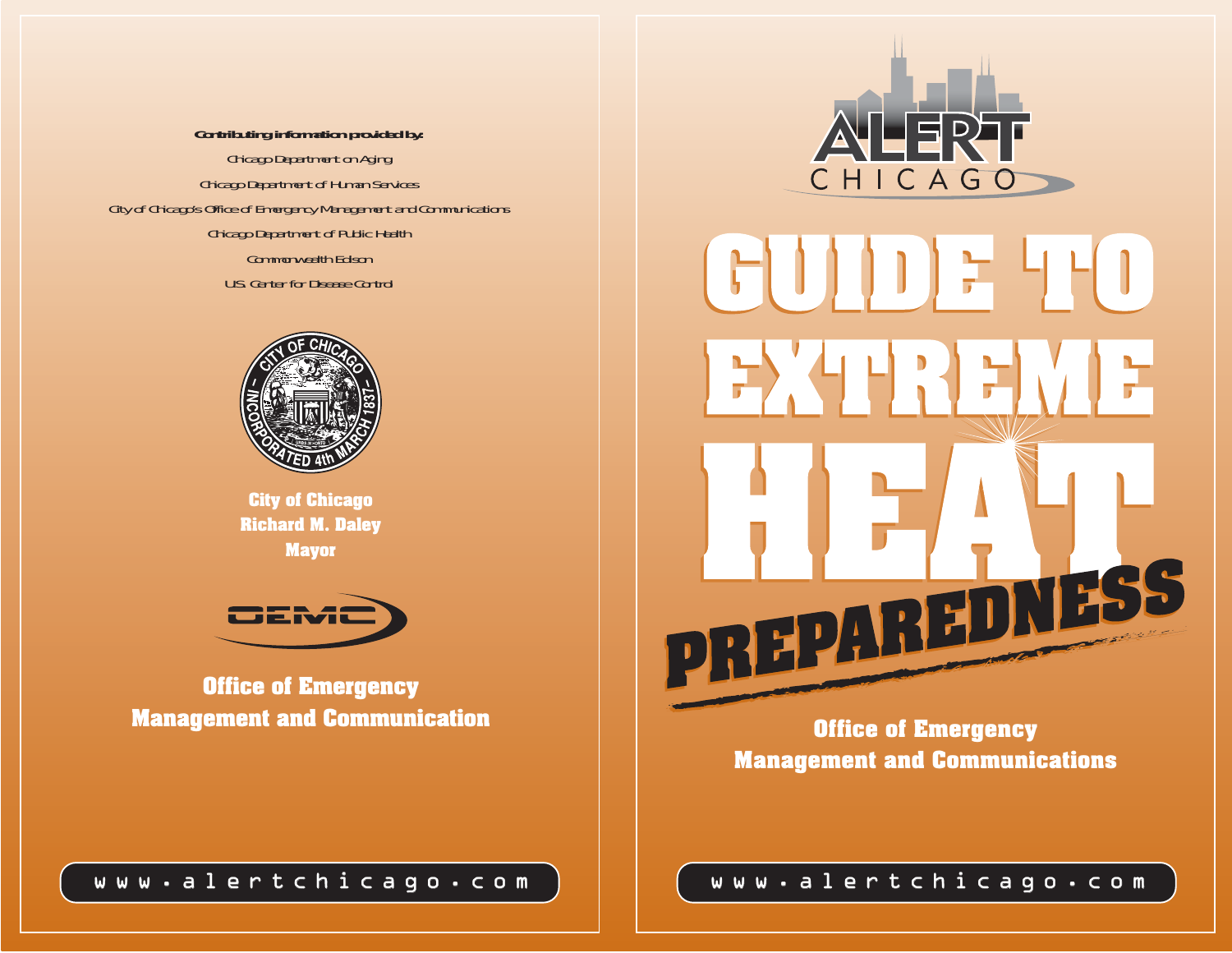During the summer months, temperatures in Chicago can reach dangerous level s. Besides di scomfort, extremely hi gh temperatures, especially when combined with hi gh humidity, can pose serious harm to your personal health. Extremely hi gh temperatures can be particularly hazardous for children, the elderly, those with special needs, and pets.

It i s important to treat extreme heat temperatures as you would any other emergency. Thi s means being personally prepared whether you are at home, work, or on-the-go.

## **Know What's** *"Hot"*

## **Heat Watch:**

The National Weather Service will issue a Heat Watch if any of the following conditions are forecast to occur in the near future:

- $\checkmark$  3 consecutive days with the Heat Index at 100-104 degrees.
- **✓** 2 consecutive days with the Heat Index at 105-109 degrees.
- $\blacktriangleright$  A single day with the Heat Index at 110 degrees or higher.

## **Heat Warning:**

The National Weather Service will issue a Heat Warning when Heat Index ranges li sted above are occurring or imminent.

## **Heat Index:**

The heat index combines air temperature and humidity to determine an apparent temperature.

## **Extreme Weather Notification System:**

To be advised by the City when extreme heat is expected, visit <u>www.alertchicago.com</u> or call 311 to sign up yourself, a friend, or a nei ghbor for the Extreme Weather Notification System. Registered members will receive a recorded phone message noting official warnings and available City services.

| <b>TYPE OF INJURY</b>                                                                                                                                                                                                                                                                                                                                                                                                     | <b>SYMPTOMS</b>                                                                                                                                                                                                                                 | <b>TREATMENT</b>                                                                                                                                                                                                                                                                                                                                                                                                           |
|---------------------------------------------------------------------------------------------------------------------------------------------------------------------------------------------------------------------------------------------------------------------------------------------------------------------------------------------------------------------------------------------------------------------------|-------------------------------------------------------------------------------------------------------------------------------------------------------------------------------------------------------------------------------------------------|----------------------------------------------------------------------------------------------------------------------------------------------------------------------------------------------------------------------------------------------------------------------------------------------------------------------------------------------------------------------------------------------------------------------------|
| <b>Heat Cramps</b><br>Heat cramps usually<br>affect people who sweat<br>a lot during strenuous<br>activity. This sweating<br>depletes the body's salt<br>and moisture. The low<br>salt level in the muscles<br>may be the cause of heat<br>cramps.                                                                                                                                                                        | • Muscle pains or spasms<br>• Usually in the abdomen,<br>arms, legs<br>• Occur in association<br>with strenuous activity<br>• Nausea and/or fatigue                                                                                             | If you have heart problems or<br>are on a low-sodium diet, you<br>should seek medical attention.<br>Other wise:<br>• Stop all activity, and sit in a<br>cool place.<br>• Drink clear juice or a sports<br>beverage<br>• Avoid strenuous activity for a<br>few hours after the cramps<br>subside.<br>• Seek medical attention if<br>cramps do not subside after<br>1 hour.                                                  |
| <b>Heat Exhaustion</b><br>Can develop after several days<br>of exposure to high temperatures<br>and inadequate or unbalanced<br>replacement of fluids. Those<br>most prone to heat exhaustion<br>are elderly people, people with<br>high blood pressure, and people<br>working or exercising in a hot<br>environment. If heat exhaustion<br>is untreated, it may progress to<br>heat stroke.                              | • Heavy sweating<br>• Paleness<br>• Muscle cramps<br>• Tiredness<br>• Weakness<br>• Dizziness<br>• Headache<br>• Nausea or vomiting<br>• Fainting                                                                                               | • Drink cool, nonalcoholic<br>beverages<br>• Rest in an air-conditioned<br>environment, if possible<br>• Take a cool shower, bath,<br>or sponge bath<br>• Wear lightweight<br>clothing                                                                                                                                                                                                                                     |
| <b>Heat Stroke (Sun Stroke)</b><br>Heat stroke occurs when the<br>body is unable to regulate its<br>temperature. The body's temper-<br>ature rises rapidly, the sweating<br>mechanism fails, and the body is<br>unable to cool down. Body tem-<br>perature may rise to 106°F or<br>higher within 10 to 15 minutes.<br>Heat stroke can cause death or<br>permanent disability if emer-<br>gency treatment is not provided. | • A body temperature<br>above 103° F, orally<br>· Red, hot, and dry skin<br>(no sweating)<br>• Rapid, strong pulse<br>Throbbing headache<br>• Dizziness<br>• Nausea<br>• Confusion<br>• Unconsciousness<br>• Uncontrollable<br>muscle twitching | • Call 911 for immediate medical<br>assistance.<br>• Lay victim in a shady area.<br>. Cool the victim rapidly using<br>whatever methods you can.<br>• Monitor body temperature,<br>and continue cooling efforts<br>until the body temperature<br>drops to 101-102 F.<br>. Do not give the victim fluids.<br>Most people with heatstroke<br>have an altered mental status<br>and cannot safely be given<br>fluids to drink. |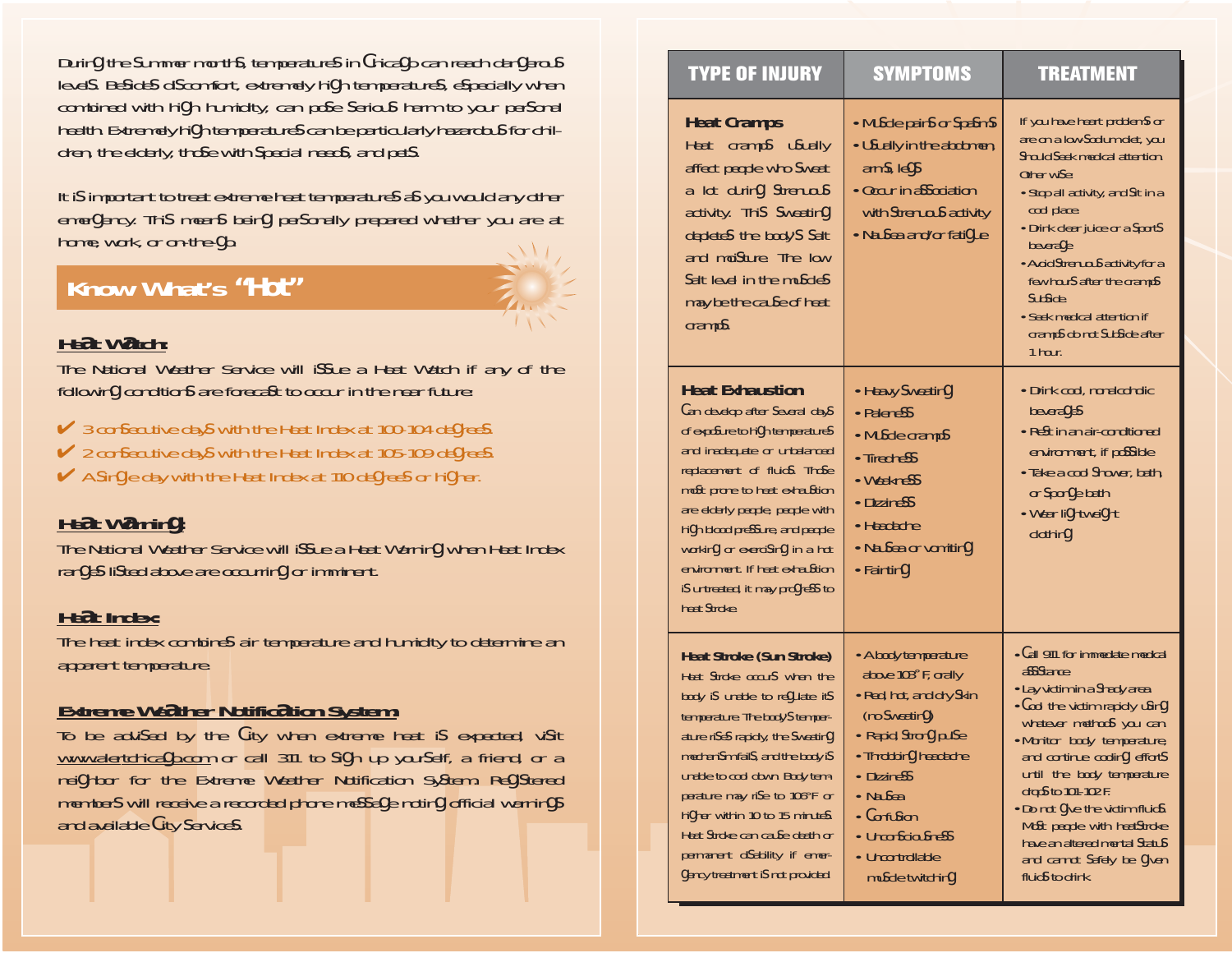# **Staying Healthy in the Heat**



People suffer from heat-related illnesses when their bodies are unable to properly cool. Under normal conditions, the body produces sweat that evaporates and cool s the body. In hi gh heat and humidity, however, evaporation is slowed and the body must work extra hard to maintain its normal temperature. Here are some common sense tips for handling the heat.

- **►** Drink eight 8-ounce glasses of water a day.
- $\blacktriangleright$  Avoid alcoholic beverages, coffee and soft drinks.
- $\blacktriangleright$  Stay indoors and, when possible, stay in an air-conditioned place.
- $\blacktriangleright$  Take cool baths or showers; use cool towels.
- **►** Wear loose, light cotton clothing.
- Avoid preparing and eating heavy meals and using cooking ovens.
- $\blacktriangleright$  Avoid or minimize physical exertion.
- $\triangleright$  Do not let anyone sit in a hot, parked car, even for a few minutes.

It i s against the law to open a fire hydrant. An open hydrant hinders the Fire Department' s ability to fi ght fires, reduces water pressure in your home, and may cause basement flooding. An open hydrant i s a very dangerous place for children to play, because the water can reduce vi sibility and create a traffic hazard.

## **If you must be out in the heat:**



- $\blacktriangleright$  Limit your outdoor activity to morning and evening hours.
- $\vee$  Cut down on exercise. If you must exerci se, drink two to four glasses of cool, nonalcoholic fluids each hour.
- $\blacktriangleright$  Try to rest often in shady areas
- $\blacktriangleright$  Protect yourself from the sun by wearing a wide brimmed hat and sunglasses and by putting on sunscreen.

# **Cooling Alternatives**

One of the best ways to beat the heat is to stay indoors in an air-conditioned place. If you or others you know have limited access to air-conditioning, you

may consider taking refuge in area shopping mall s or public facilities. The Chicago Department of Human Services (CDHS) works with other City departments to make sure public buildings such as libraries, park facilities, and Department on Aging regional senior centers are available as Cooling Centers.



While these centers are meant for short-term, daytime use, many are prepared to extend hours in the event of a heat emergency. A li sting of CDHS operated cooling centers i s below. To find the nearest library, park field house, pool, or senior regional center, contact 311.



(Note: All CDHS operated Cooling Centers are ADA accessible)

# **Don't Forget Your Pets**

Any animal can suffer from the heat, particularly very young or very old animal s, short nosed breeds of dogs (e. g. pugs, bulldogs), heavy coated cats and dogs, and pets who are overwei ght or have a medical condition.

- $\blacktriangleright$  Provide water and shelter from the sun at all times.
- $\blacktriangleright$  Restrict activity during extreme heat.
- $\blacktriangleright$  Never leave pets in parked vehicles. Even in moderate heat, inside temperatures can rapidly increase and have fatal results.